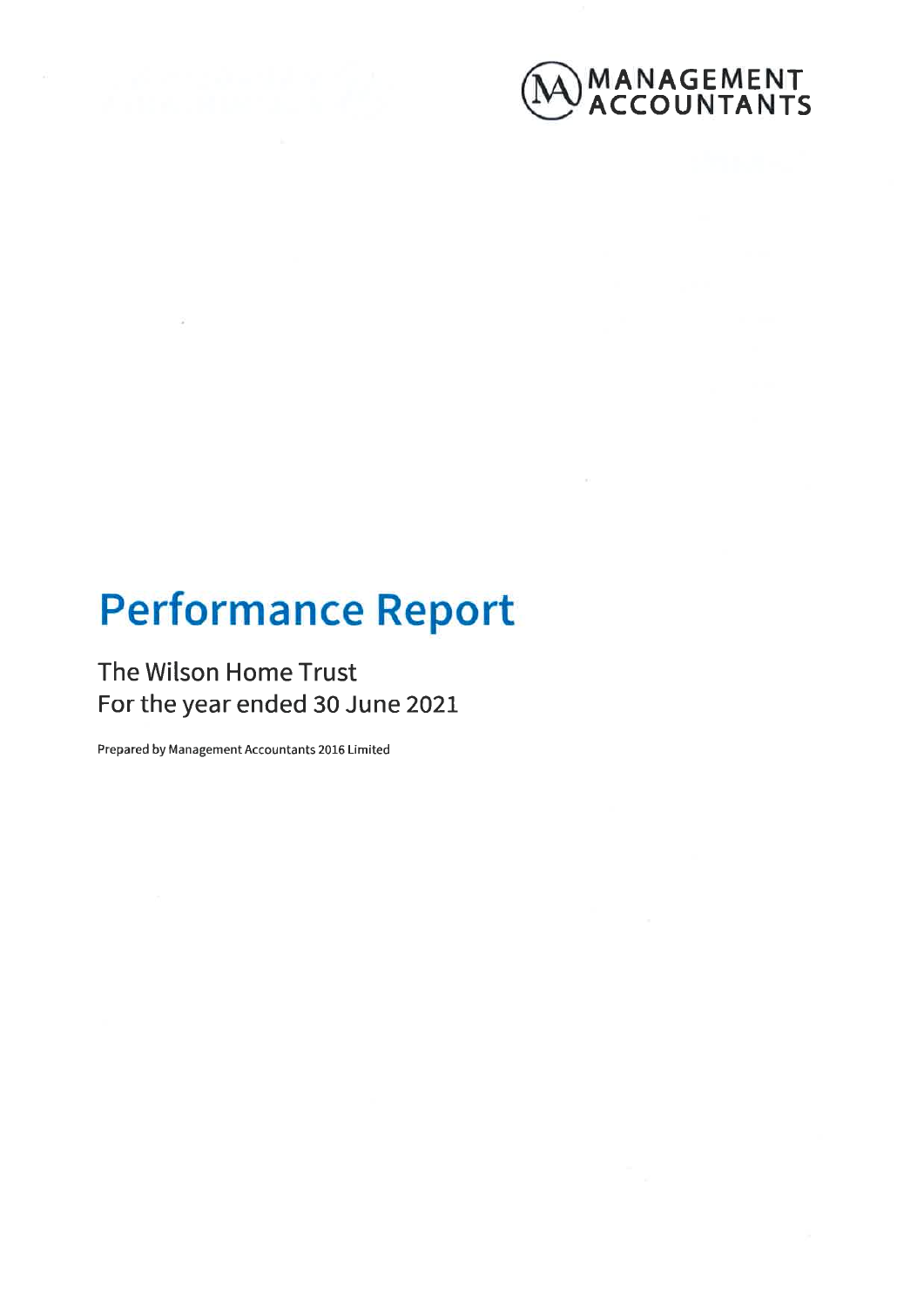

## **Contents**

- $\overline{\mathbf{3}}$ **Entity Information**
- $\overline{7}$ Approval of the Performance Report
- **Statement of Financial Performance** 8
- **Statement of Financial Position** 10
- **Statement of Cash Flows**  $\bf{11}$
- $12$ Notes to the Performance Report
- Auditor's Report 17

ò.

 $\lambda$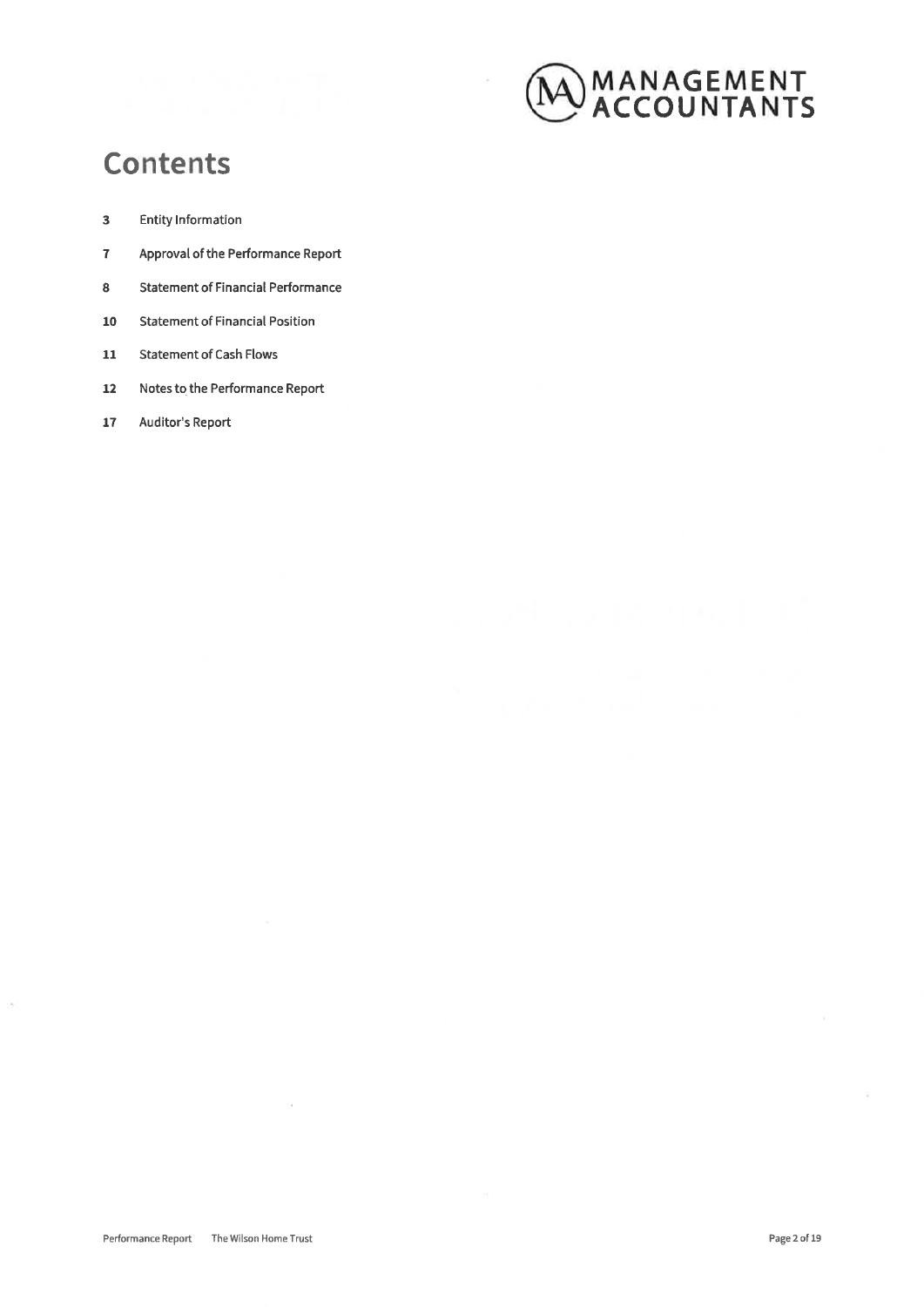

## **Entity Information**

## The Wilson Home Trust For the vear ended 30 June 2021

#### **Entity Information**

The Wilson Home Trust (WHT) was created by Trust Deed on 20 July 1937 with the Auckland Hospital Board to be the Trustee of The Wilson Home Trust, On 1 July 1993, pursuant to the Health Reforms Act 1993; Waitemata Health Ltd became Trustee. Pursuant to the New Zealand Public Health and Disability Services Act 2000, the Trusteeship was transferred to the Waitemata District Health Board ("WDHB") on 1 January 2001. Use of the assets and funds of The Wilson Home Trust are accounted for distinct from the accounts of Waitemata District Health Board. The Trust is classified as a "DHB Subsidiary" Organisation by the Office of the Auditor-General.

The Wilson Home Trust is subject to the provisions of the Charitable Trusts Act 1957. On 26 February 2008 the Trust was registered as a charitable entity under the Charities Act 2005 and is registered as a donee organisation with Inland Revenue.

#### **Department of Internal Affairs - Charities Services**

Registration Number - CC21396 Date of Registration - 26 February 2008

#### **Entity Purpose & Mission**

Mission

To support and enhance the lives of physically disabled children, young adults and their family/whanau in the Trust deed area.

Vision

To be an independent and trusted provider of information, support and services to beneficiaries, to enable them to live more independent and happy lives.

#### **Strategic Objectives**

- $\mathbf{1}$ Beneficiary Services - To provide support and services either directly or indirectly to beneficiaries in the Trust deed area, in response to their changing needs.
- Regional Support To raise awareness of the Trust in the wider Trust deed area and explore opportunities for individual  $2.$ and community/regional support and services, for beneficiaries in these regions.
- $\mathbf{R}$ Sustainability - To ensure the long term sustainability of the assets and financial position of The Wilson Home Trust.
- Future Site Facilities To explore and develop facilities and the capacity of the Lake Road site, to maximise opportunities  $\mathbf{A}$ for increasing beneficiary support both now and in the future.

Values

- Empathy
- Respect
- Kindness
- Honesty
- Integrity
- Equality

#### **Structure**

Waitemata District Health Board (WDHB) is the Trustee for The Wilson Home Trust. The Trust is governed by a Committee of Management appointed by WDHB and CCS Disability Action.

The Committee comprises the following individuals: Adina Halpern - Chair - WDHB nominee Jacob Vermunt - CCS Disability Action nominee Jan Wolk - CCS Disability Action nominee Mark Campbell - WDHB nominee Robert Whitehead - WDHB nominee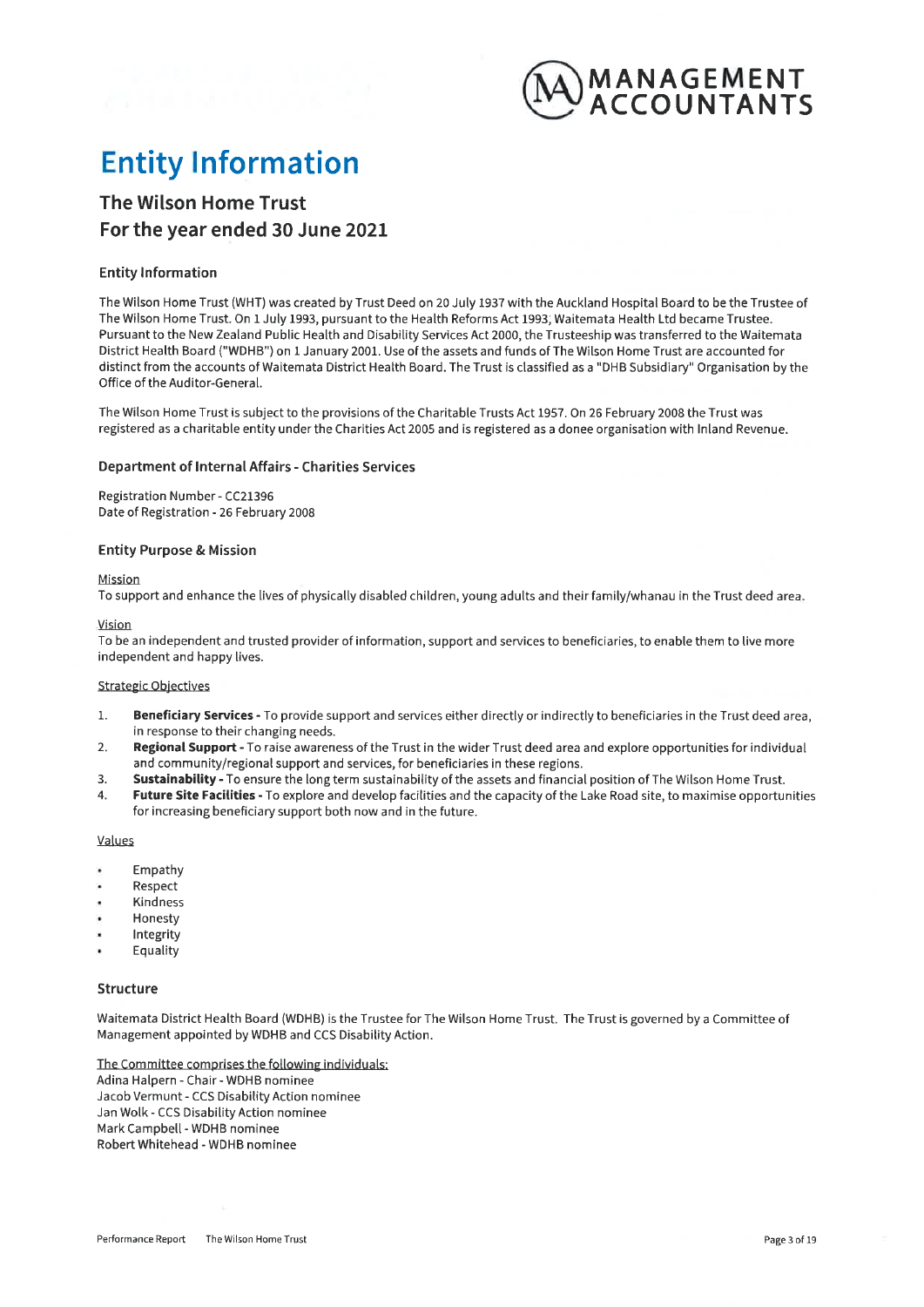

#### **Primary Sources of Revenue**

The Trust receives revenue from the following sources:

- Rental Income from the WDHB, the Ministry of Education, Homes of Choice and residential rents ×.
- Wedding and event income  $\bar{\mathbf{a}}$
- Donations and grants  $\ddot{\phantom{0}}$
- ្ Investment income

#### **Chartered Accountant**

Management Accountants 2016 Limited Auckland

#### **Auditors**

RSM Hayes Audit on behalf of the Auditor General Auckland

#### **Bankers**

**ASB Bank** Auckland

#### Solicitors

Schnauer & Co Auckland

#### **Property Lawyers**

Anderson Creagh Lai Auckland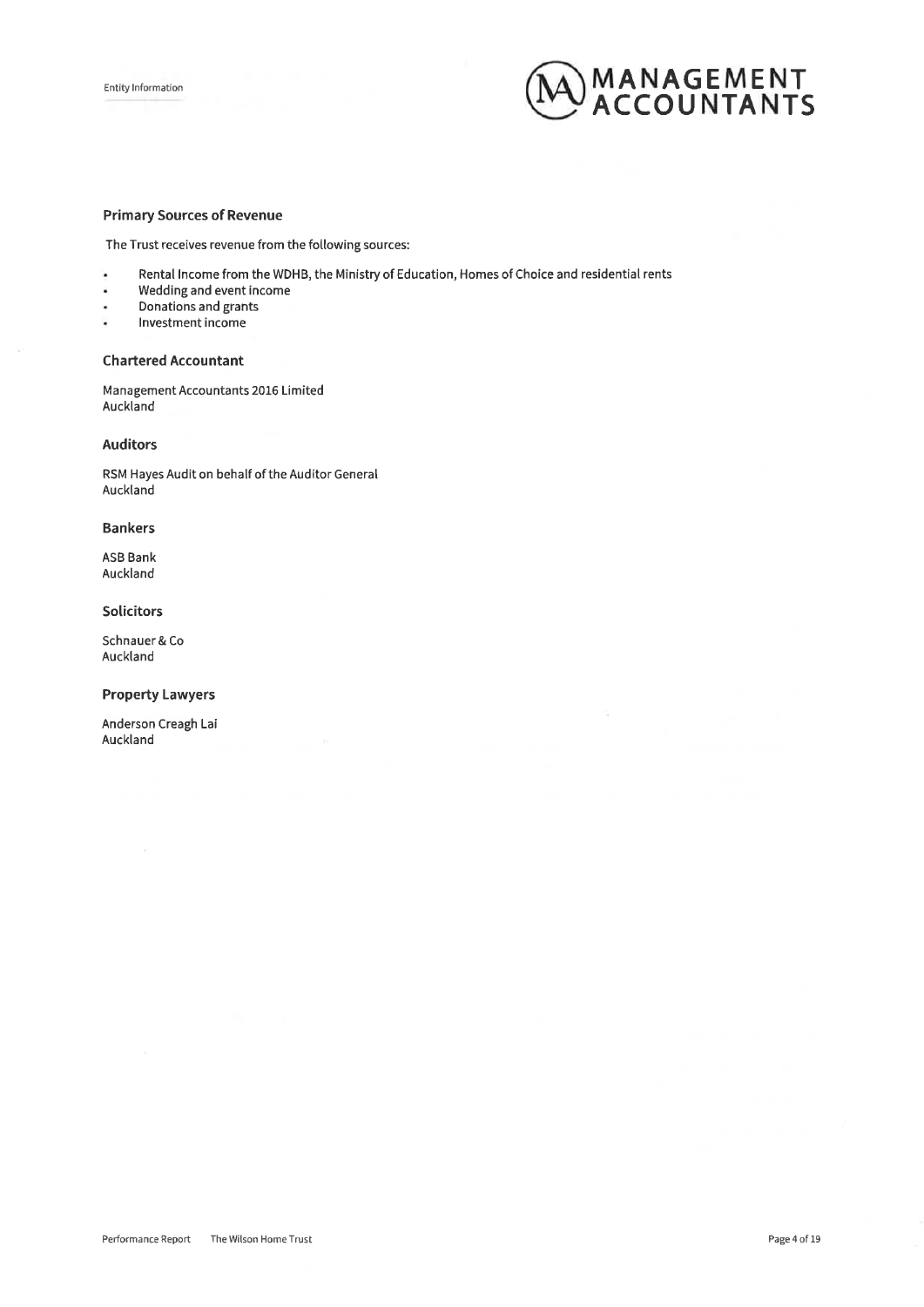

#### **Trust Strategic Objectives**

The Trust's four strategic objectives are outlined below, along with key outcomes/deliverables on each of these areas for the 2021 financial year.

- $\mathbf{1}$ . **Beneficiary Services**
- **Regional Support**  $2.$
- Sustainability  $\overline{3}$ .
- **Future Site Facilities**  $\mathbf{A}$

#### **Trust Outputs**

#### **Beneficiary services**

- Discounted annual rental charged to Homes for Choice in acknowledgement of the organisation's provision of services to WHT beneficiaries.
- Hydrotherapy is offered in Auckland on the North Shore and in Panmure. A total of 164 free sessions were offered to 13 children - 99 at the North Shore site and 65 at the Panmure Lagoon Pool. To ensure equitable access to hydrotherapy across the entire region, a hydrotherapy grant has been introduced this year.
- Relaxation with clay sessions were offered in South Auckland and on the North Shore. Nine parents / caregivers attended the sessions.
- Two morning tea sessions have been provided to Rehab families staying onsite.
- 287 grants were approved totalling \$327,815 throughout the Trust Deed area.
- Thanks to an army of volunteer knitters, 178 knitted beanies, scarves and blankets were distributed to families across the region, a great way to connect with hard to reach families.
- 19 Welcome Packs were provided to families that are staying in the Wilson Centre.
- Over 80 children attended the three day Christmas Grotto and petting zoo. Children and families really appreciated the opportunity to meet Santa and receive a present, in a safe, accessible and quiet environment.
- School holiday programme Due to COVID restrictions a reduced programme was offered in October. A school holiday programme was not offered in the first half of 2021, online and shared resources with other organisations are being explored.
- 88 x \$50 Countdown or Warehouse vouchers were distributed to families that are known to be struggling or referred to the WHT by network contacts.
- Two equipment demonstration days were offered to families and 15 families attended.
- Information and communication was provided via the website, 12 monthly newsletters distributed to over 1,000 recipient subscribers, and regular posts on The Wilson Home Trust Facebook page were made. Advertisements have been published in a number of special schools across the regions and other organisations newsletters.
- Stakeholder networking The Wilson Home Trust staff attended over 80 expos, meetings and workshops across the region.
- The impact of the COVID pandemic has seen our beneficiaries resistant to taking their families out and exposing them to any extra risks.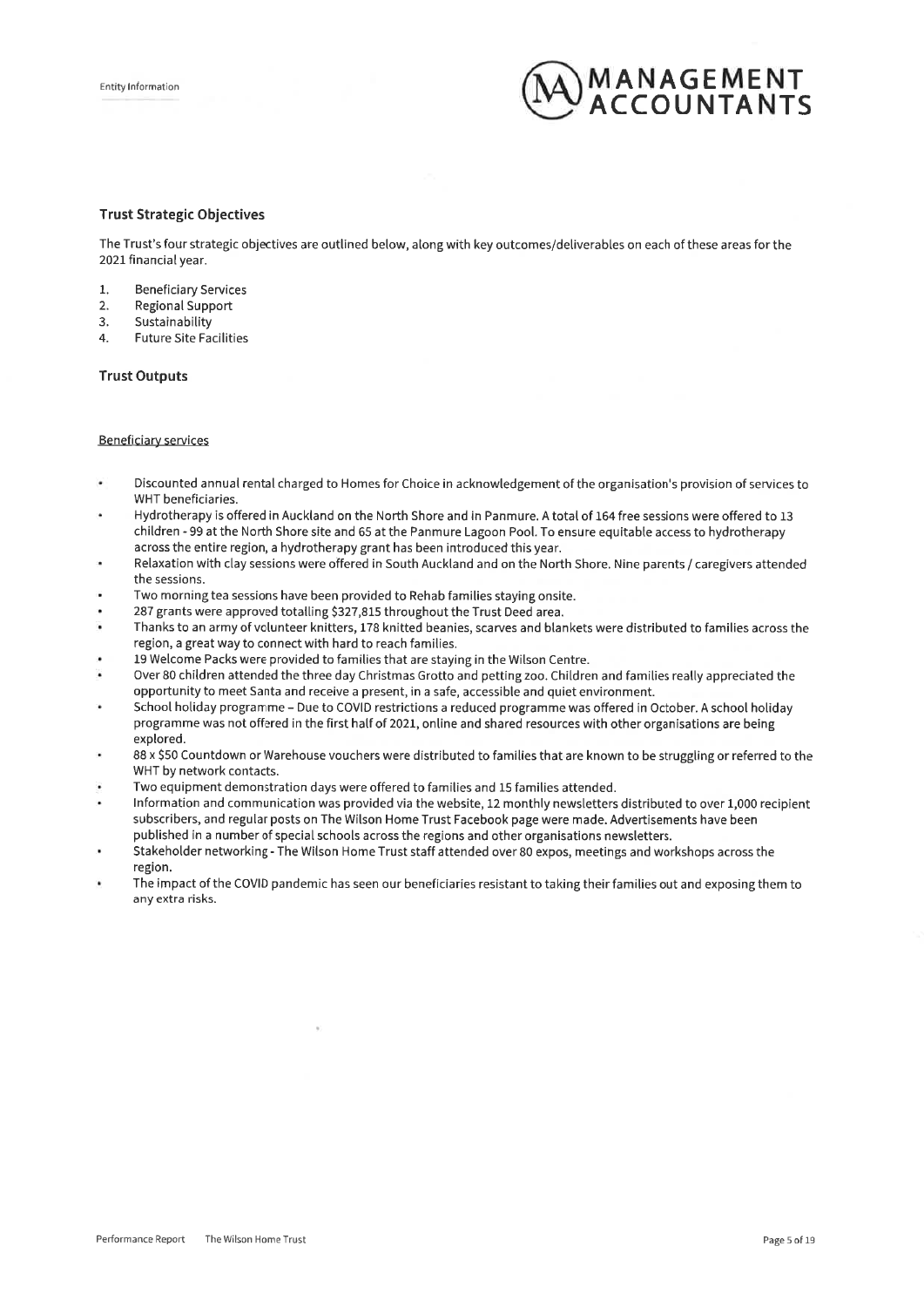

#### **Regional Support**

In order to raise the WHT profile, extend networks and promote the grants scheme cross the region, the WHT team visited:

- All regions of Auckland
- Bay of Plenty Tauranga
- Hamilton
- Rotorua
- Taupo
- Northland a part time Northland Regional Coordinator is contracted through Parent to Parent and worked 245 hours raising the awareness of the WHT to the upper Northland region.

Grant funding - 52% (\$165,070) of the \$327,815 was allocated to the regions outside of Auckland.

#### Sustainability

- The relationship with investment provider EriksensGlobal continues, providing investment advice, regular reporting and monitoring of the current financial situation.
- Committee of Management completed the annual review of the Statement of Investment Policy and Objectives.
- Held current and interest bearing accounts with the ASB.
- Implemented annual CPI rental adjustments on all relevant leases.
- Wilson School ten year ground lease rental review process is underway.
- A total of 3,470 hours were spent on maintenance of the buildings and the gardens. This included a group of 10 gardening volunteers that provide regular help across the site.
- The seismic strengthening of the chapel was completed. The Code of Compliance is yet to be received.
- Homestead Seismic strengthening work resource consent has been obtained and building consent is being sought with the plan to commence work in December 2021, subject to the current COVID restrictions in place.
- Villa Re-engineering work plans are being developed in consultation with key personnel at WDHB. This work is planned to commence in March 2022, subject to the current COVID restrictions in place.
- A Redevelopment and Lease Variation Agreement covering the work on both projects has been agreed. This has created a new Deed of Lease that will ensure a minimum of 10 years commitment to the site by WDHB and it's successor. This will only commence on completion of the villa upgrade project.

#### **Future Site Facilities**

- The Homestead building will be seismically strengthened to the required 67% NBS rating, timing for this will be subject to any COVID restrictions that may be imposed.
- The Villas will be re-engineered to ensure that the facilities meet the future requirements of WDHB, timing for this will be subject to any COVID restrictions that may be imposed.
- A plan to develop the other buildings on site that are not fit for purpose will start to be developed.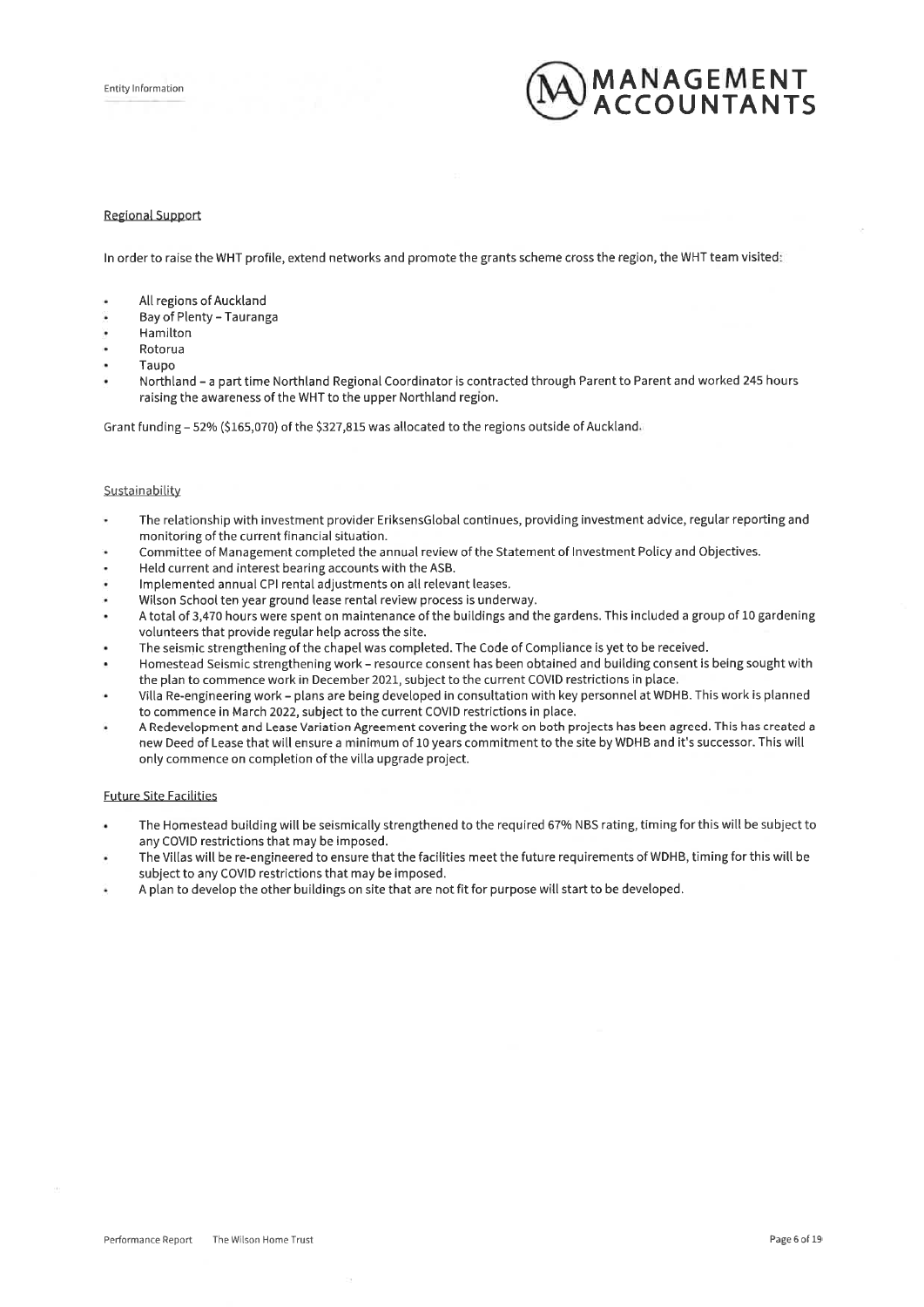

## **Approval of the Performance Report**

## The Wilson Home Trust For the year ended 30 June 2021

The Committee of Management of The Wilson Home Trust (Trust) are pleased to present the performance report for the Trust for the financial year ended 30 June 2021.

#### **Statement of Responsibility**

The Committee is responsible for the maintenance of adequate accounting records and the preparation and integrity of the performance report and related information.

The Committee is also responsible for the systems of internal control. These are designed to provide reasonable but not absolute assurance as to the reliability of the performance report, and to adequately safeguard, verify and maintain accountability for assets, and to prevent and detect material misstatements.

Appropriate systems of internal control have been employed to ensure that all transactions have been executed in accordance with authority and correctly processed and accounted for in the financial records. Nothing has come to the attention of the Committee to indicate that any material breakdown in the functioning of these controls, procedures and systems has occurred during the year under review.

The performance report is prepared on a going concern basis. Nothing has come to the attention of the Committee to indicate that the Trust will not remain a going concern in the foreseeable future.

#### In the opinion of the Committee:

The Performance Report is drawn up so as to present fairly, in all material respects, the financial results and cash flows of the Trust for the financial year ended 30 June 2021 and its financial position as at that date.

For and on behalf of the Committee:

apen

**Adina Halpern** 

Chair

Jacob Vermunt Committee Member

Date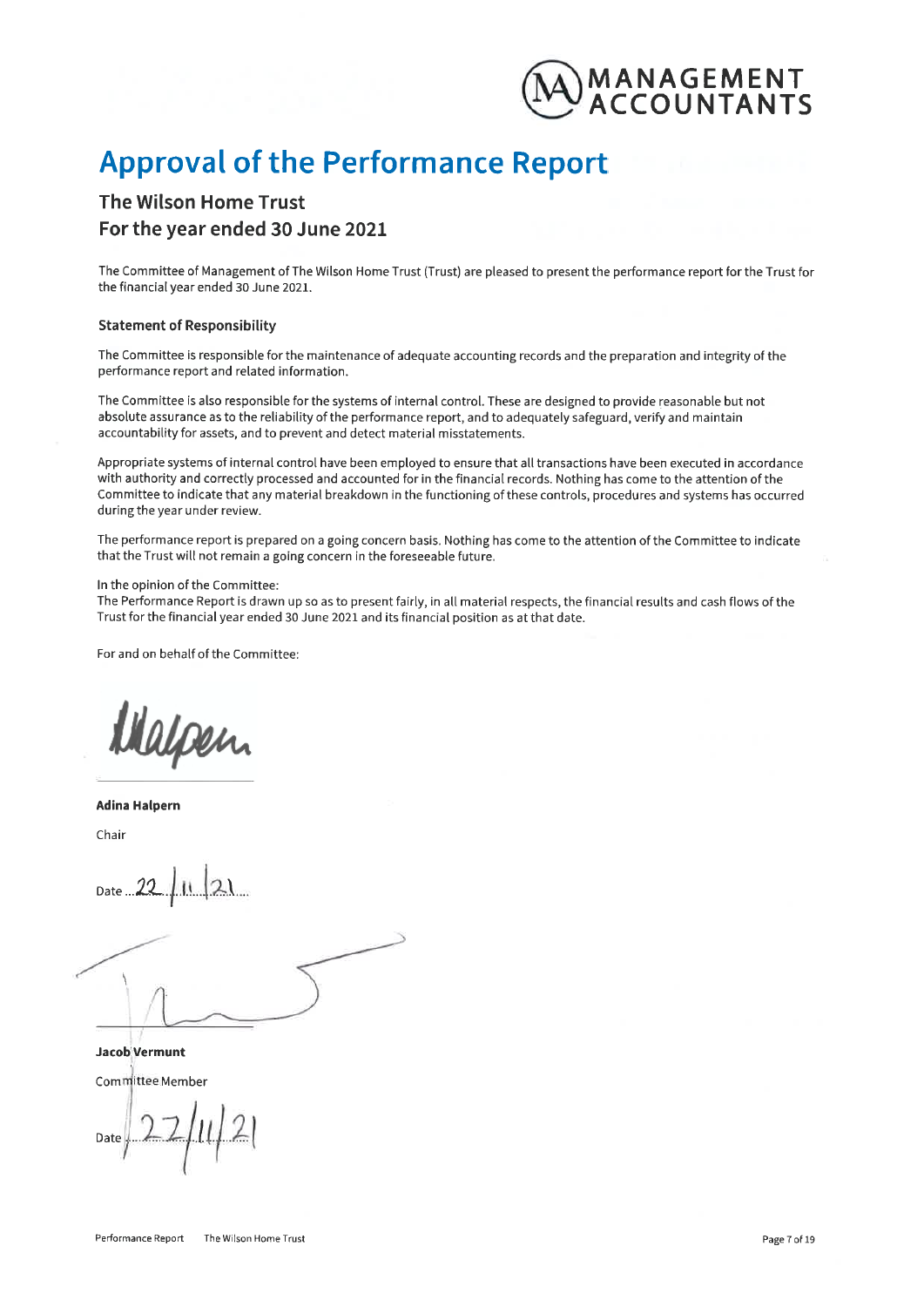

## **Statement of Financial Performance**

### The Wilson Home Trust For the year ended 30 June 2021

|                                                       | <b>NOTES</b> | 2021      | 2020      |
|-------------------------------------------------------|--------------|-----------|-----------|
| Revenue                                               |              |           |           |
| Revenue from Central or Local Government              |              |           |           |
| Lease - Government Sourced                            |              | 881,356   | 864,818   |
| <b>Reimbursements Received</b>                        |              | 91,275    | 80,879    |
| <b>Total Revenue from Central or Local Government</b> |              | 972,631   | 945,698   |
| <b>Revenue from Providing Goods or Services</b>       |              |           |           |
| Lease - Non-Governmental                              |              | 32,877    | 31,178    |
| Rental - Residential                                  |              | 41,275    | 47,525    |
| Rental - Casual                                       |              | 815       | 5,673     |
| Event Income                                          |              | 15,258    | 16,427    |
| <b>Total Revenue from Providing Goods or Services</b> |              | 90,225    | 100,804   |
| Donations, fundraising and similar revenue            |              |           |           |
| Donations                                             |              | 8,141     | 25,742    |
| <b>Grant Income</b>                                   | 5            | 1,500     | 5,223     |
| <b>Bequests</b>                                       |              |           | 133,488   |
| Fundraising Income                                    |              | 435       | 27,051    |
| Total Donations, fundraising and similar revenue      |              | 10,075    | 191,503   |
| <b>Total Revenue</b>                                  |              | 1,072,932 | 1,238,005 |
| <b>Total Operating Income</b>                         |              | 1,072,932 | 1,238,005 |
| <b>Operating Expenses</b>                             |              |           |           |
| Administration/General                                |              | 90,995    | 73,978    |
| Audit Fees - Current Year                             |              | 14,801    | 14,173    |
| <b>Committee Fees</b>                                 |              | 66,000    | 66,000    |
| Depreciation                                          |              | 112,811   | 114,425   |
| <b>Employee Related Costs</b>                         |              | 289,210   | 348,064   |
| <b>Events Expenses</b>                                |              | 18,573    | 6,103     |
| Family/Children Grants Provided                       |              | 327,815   | 235,463   |
| Legal expenses                                        |              | 9,025     | 6,720     |
| <b>Operating Lease</b>                                |              | 5,384     | 5,624     |
| Property Maintenance                                  |              | 102,822   | 107,463   |
| Travel and Accommodation                              |              | 3,057     | 2,813     |
| <b>Total Operating Expenses</b>                       |              | 1,040,494 | 980,826   |
| <b>Net Operating Surplus/(Deficit)</b>                |              | 32,438    | 257,179   |

This statement has been audited and should be read in conjunction with the Audit Report and Notes to the Performance Report.

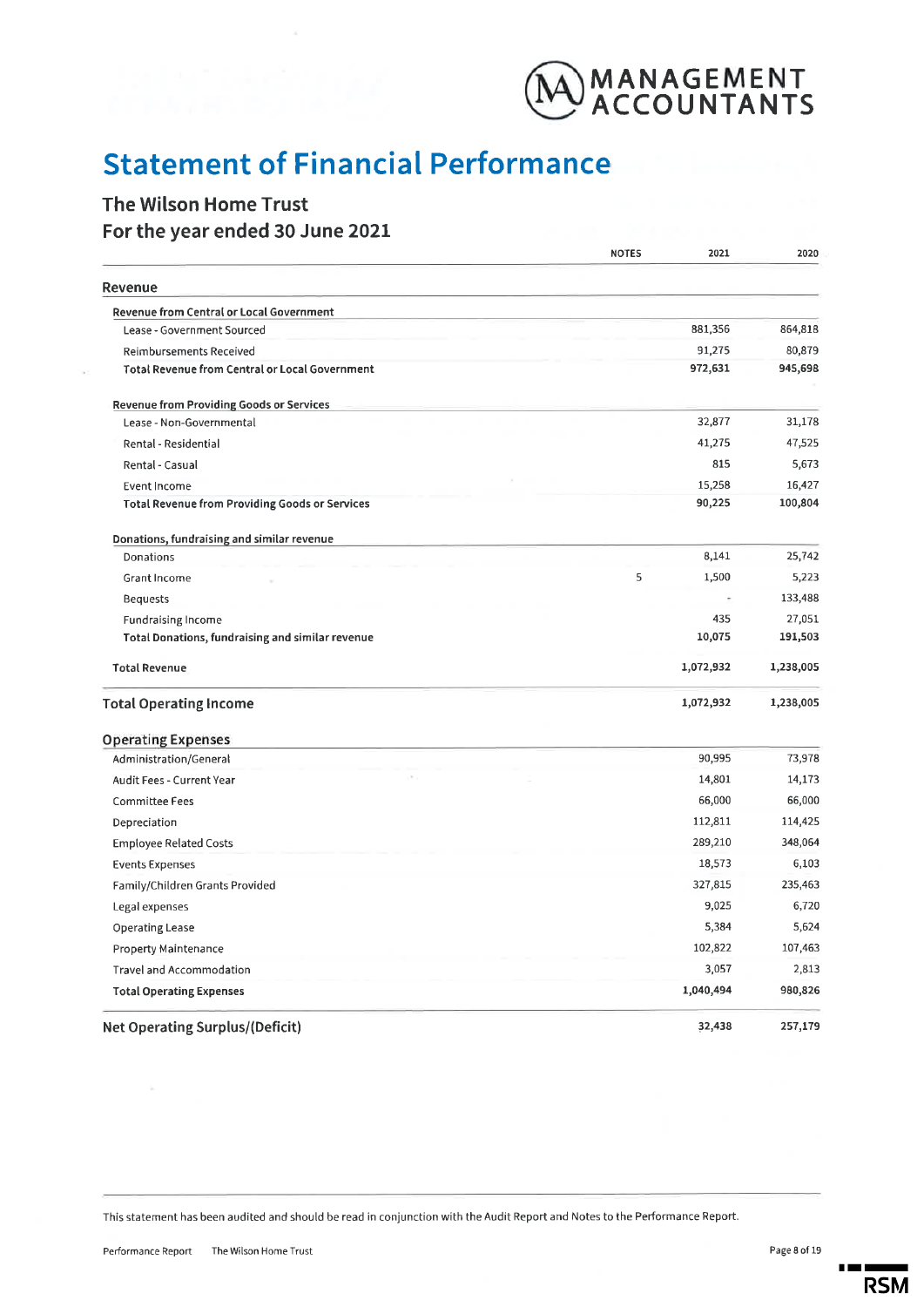

 $\epsilon$ 

|                                                  | <b>NOTES</b> | 2021      | 2020       |
|--------------------------------------------------|--------------|-----------|------------|
|                                                  |              |           |            |
| <b>Investment Activity</b>                       |              |           |            |
| Investment Income                                |              | 524,971   | 274,729    |
| Gain/(Loss) on Investment - Realised             |              | 17,224    | 322,338    |
| Write Down in Value of Investment                |              | ž.        | (211, 544) |
| Management Fees - Investments                    |              | (10,000)  | (17,049)   |
| <b>Total Investment Activity Surplus</b>         |              | 532,195   | 368,474    |
| <b>Non-Operating Activity</b>                    |              |           |            |
| <b>Property Projects Surveys and Consultants</b> |              | (79, 459) | (147,203)  |
| Gain/(loss) on Sale of Assets                    |              | ÷         | (21, 701)  |
| <b>Total Non-Operating Activity Deficit</b>      |              | (79, 459) | (168, 903) |
| <b>SURPLUS/(DEFICIT) FOR YEAR</b>                |              | 485,174   | 456,749    |

This statement has been audited and should be read in conjunction with the Audit Report and Notes to the Performance Report.

 $\geq 0$ 

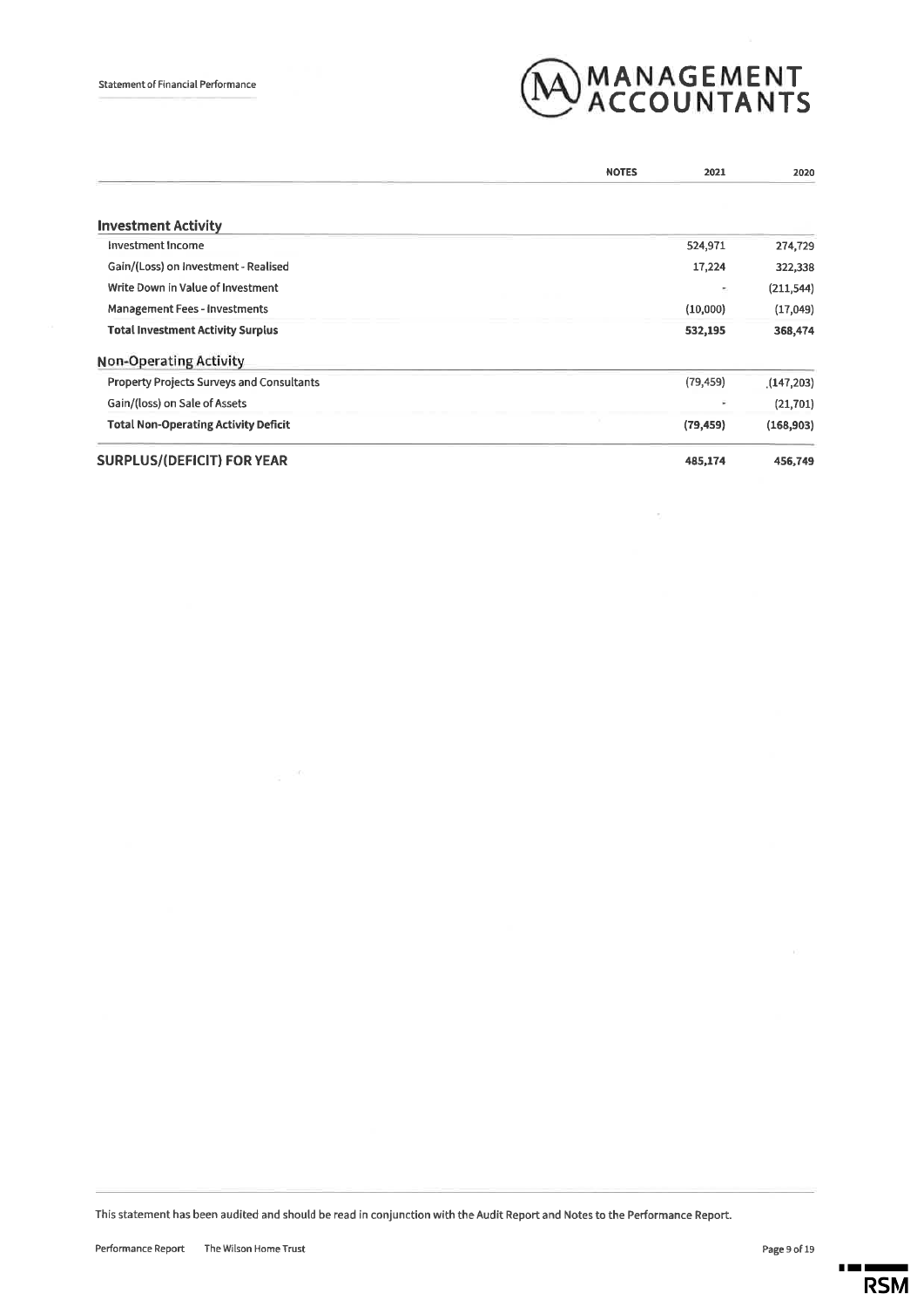

## **Statement of Financial Position**

### The Wilson Home Trust As at 30 June 2021

|                                             | <b>NOTES</b>   | 30 JUN 2021 | 30 JUN 2020 |
|---------------------------------------------|----------------|-------------|-------------|
| Assets                                      |                |             |             |
| <b>Current Assets</b>                       |                |             |             |
| <b>Bank Accounts and Cash</b>               |                | 395,063     | 616,102     |
| Accounts Receivable                         |                | 2,070       | 1,618       |
| Prepayments                                 |                | 500         | 517         |
| <b>Total Current Assets</b>                 |                | 397,633     | 618,237     |
| <b>Non-Current Assets</b>                   |                |             |             |
| Property, Plant and Equipment               | 4              | 3,844,806   | 3,603,772   |
| <b>Investment Funds</b>                     | $\overline{I}$ | 11,601,141  | 11,120,836  |
| <b>Total Non-Current Assets</b>             |                | 15,445,947  | 14,724,608  |
| <b>Total Assets</b>                         |                | 15,843,580  | 15,342,845  |
| Liabilities                                 |                |             |             |
| <b>Current Liabilities</b>                  |                |             |             |
| <b>Creditors and Accrued Expenses</b>       |                |             |             |
| <b>Accounts Payable</b>                     |                | 85,579      | 49,698      |
| Accruals                                    |                | 34,000      | 34,750      |
| <b>Employee Costs Payable</b>               |                | 20,331      | 32,286      |
| <b>GST Payable</b>                          |                | 1,049       | 11,871      |
| Maintenance Costs Payable                   |                | 8,627       | 19,023      |
| Wedding Income in Advance                   |                | 12,861      |             |
| Wedding Bonds Refundable                    |                | 2,200       | 1,400       |
| <b>Total Creditors and Accrued Expenses</b> |                | 164,647     | 149,027     |
| <b>Donations and Grants</b>                 |                |             |             |
| Family Grants Payable                       |                | 46,232      | 37,995      |
| <b>Unspent Donations</b>                    |                |             | 6,100       |
| <b>Total Committed Donations and Grants</b> |                | 46,232      | 44,095      |
| <b>Total Current Liabilities</b>            |                | 210,879     | 193,123     |
| <b>Total Liabilities</b>                    |                | 210,879     | 193,123     |
| Net Assets                                  |                | 15,632,701  | 15,149,722  |
| Equity                                      |                |             |             |
| <b>Accumulated Funds</b>                    | 3              | 15,632,701  | 15,149,722  |
| <b>Total Equity</b>                         |                | 15,632,701  | 15,149,722  |

This statement has been audited and should be read in conjunction with the Audit Report and Notes to the Performance Report.



 $\blacksquare$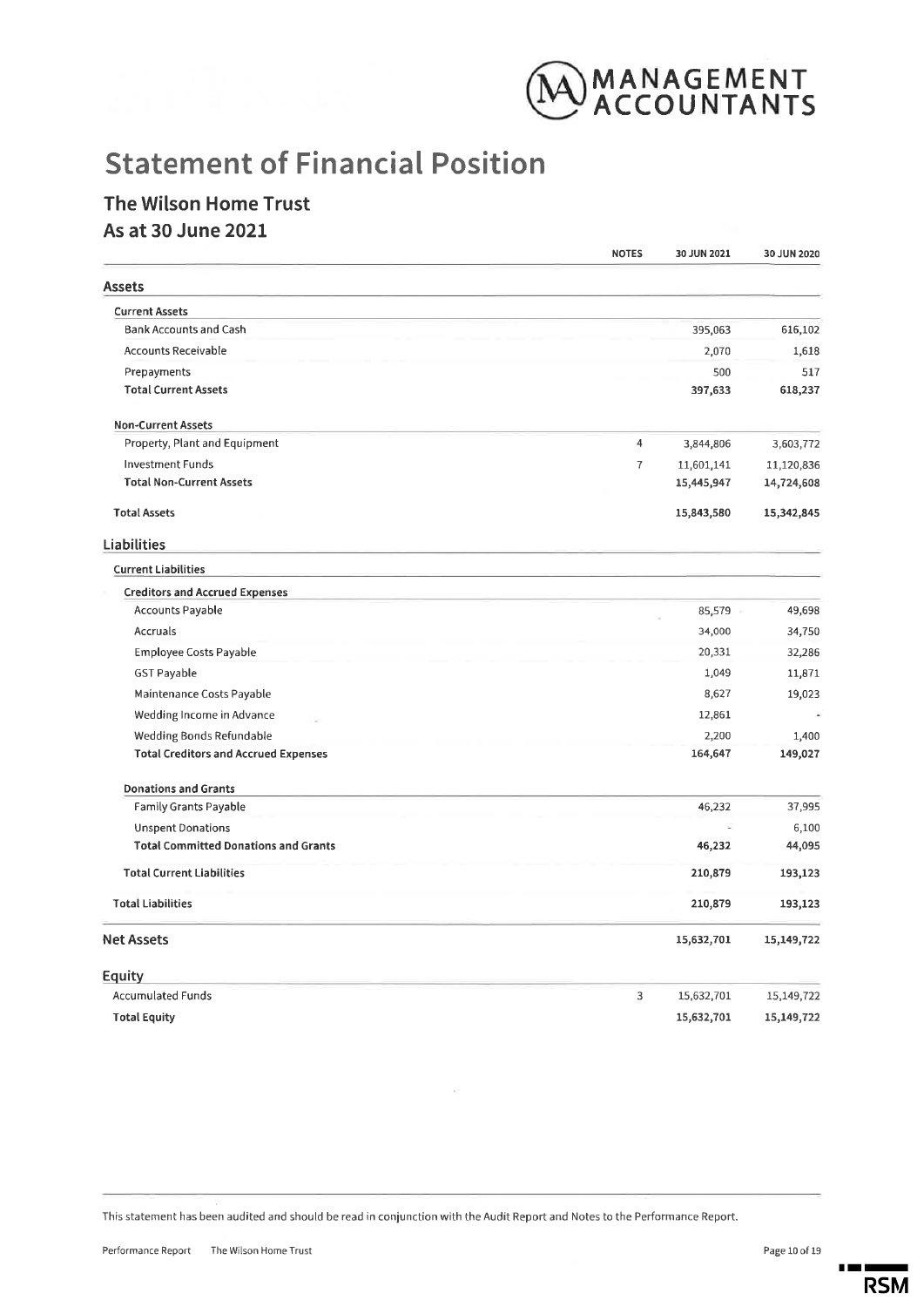

## **Statement of Cash Flows**

### **The Wilson Home Trust** For the year ended 30 June 2021

|                                                                          | 2021        | 2020        |
|--------------------------------------------------------------------------|-------------|-------------|
| <b>Cash Flows from Operating Activities</b>                              |             |             |
| <b>Cash Received from Operating Activities</b>                           |             |             |
| Receipts from Rent                                                       | 956,323     | 949,195     |
| <b>Reimbursement Receipts</b>                                            | 78,685      | 99,902      |
| <b>Event Income</b>                                                      | 27,765      | 15,896      |
| Donations, Bequests, Grants & Fundraising                                | 3,975       | 197,888     |
| Net GST                                                                  | (6, 857)    | 12,950      |
| <b>Total Cash Received from Operating Activities</b>                     | 1,059,891   | 1,275,832   |
| <b>Cash Applied to Operating Activites</b>                               |             |             |
| Payments to Suppliers and Employees                                      | (693, 474)  | (787, 539)  |
| Family/Children Grants                                                   | (332, 170)  | (266, 618)  |
| <b>Total Cash Applied to Operating Activites</b>                         | (1,025,645) | (1,054,157) |
| <b>Total Net Cash Flows from Operating Activities</b>                    | 34,247      | 221,675     |
| Cash Received from/(Applied to) Investing and Financing Activities       |             |             |
| Investment Income & Fees                                                 | 211,891     | 344,608     |
| Sale of investments                                                      | 900,000     | 2,428,237   |
| Purchase of investments                                                  | (1,060,000) | (3,700,284) |
| Sale of Property, Plant & Equipment                                      | 43          | 646,236     |
| Purchase of Property, Plant & Equipment                                  | (6,598)     | (32, 610)   |
| Work In Progress - Buildings                                             | (301, 377)  |             |
| Wedding Bonds Refundable                                                 | 756         | (232)       |
| Total Cash Received from/(Applied to) Investing and Financing Activities | (255, 285)  | (314, 046)  |
| Net Increase/(Decrease) in Cash                                          | (221, 038)  | (92, 371)   |
| <b>Cash Balances</b>                                                     |             |             |
| Cash and cash equivalents at beginning of period                         | 616,102     | 708,472     |
| Cash and cash equivalents at end of period                               | 395,063     | 616,102     |
| Net change in cash for period                                            | (221, 038)  | (92, 371)   |
|                                                                          |             |             |

This statement has been audited and should be read in conjunction with the Audit Report and Notes to the Performance Report.

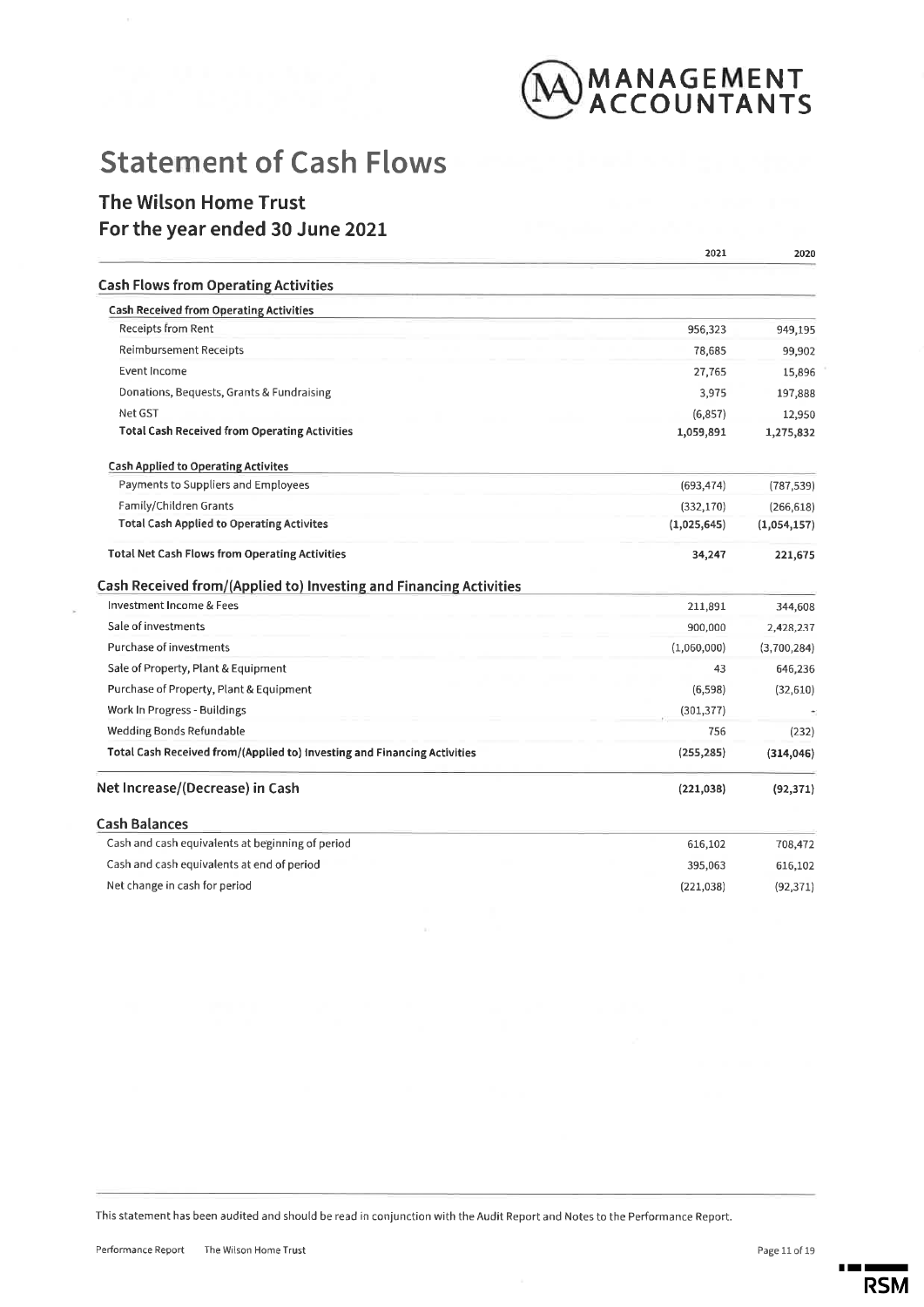

## **Notes to the Performance Report**

### **The Wilson Home Trust** For the year ended 30 June 2021

#### 1. Basis of Preparation

The entity has elected to apply PBE SFR-A (PS) Public Benefit Entity Simple Format Reporting - Accrual (Public Sector) on the basis that it does not have public accountability and has total annual expenses of equal to or less than \$2,000,000. All transactions in the Performance Report are reported using the accrual basis of accounting. The Performance Report is prepared under the assumption that the entity will continue to operate in the foreseeable future.

#### **Goods and Services Tax**

All amounts are recorded exclusive of GST, except for Accounts Receivable and Accounts Payable which are stated inclusive of GST.

#### **Bank Accounts and Cash**

Bank accounts and cash in the Statement of Cash Flows comprise cash held and bank balances on call.

#### 2. Specific Accounting Policies

The following specific accounting policies, which materially affect the measurement of financial performance and financial position of the entity, have been applied:

#### **Foreign Currencies**

Transactions in foreign currencies are converted at the New Zealand rate of exchange ruling at the date of the transaction. At balance date foreign monetary assets and liabilities are translated at the closing rate and variations arising from these translations are included in the Statement of Financial Performance.

#### Property, Plant and Equipment

Property, plant and equipment is recorded at cost. It includes properties owned by the Trust that are leased to third parties to provide services that contribute to the Trust achieving its objectives.

#### Depreciation

Buildings have been depreciated at 4% on diminishing value basis.

For all assets other than buildings, depreciation has been calculated at the maximum rates permitted for Income Tax purposes as follows:

- Children and Families Equipment 13% diminishing value basis
- Plant, Equipment and Furniture 10-67% diminishing value basis, 7-67% straight line basis
- Other 40% straight line basis

#### **Income Tax**

The Trust is registered as a charitable entity and is exempt from income tax on income derived for charitable purposes, under section CW 41 and CW 42 of the Income Tax Act 2007. Hence, there is no provision for income tax in these financial statements.

#### **Accounts Receivable**

Accounts Receivable are stated at their estimated realisable value. Bad debts are written off in the year they are identified.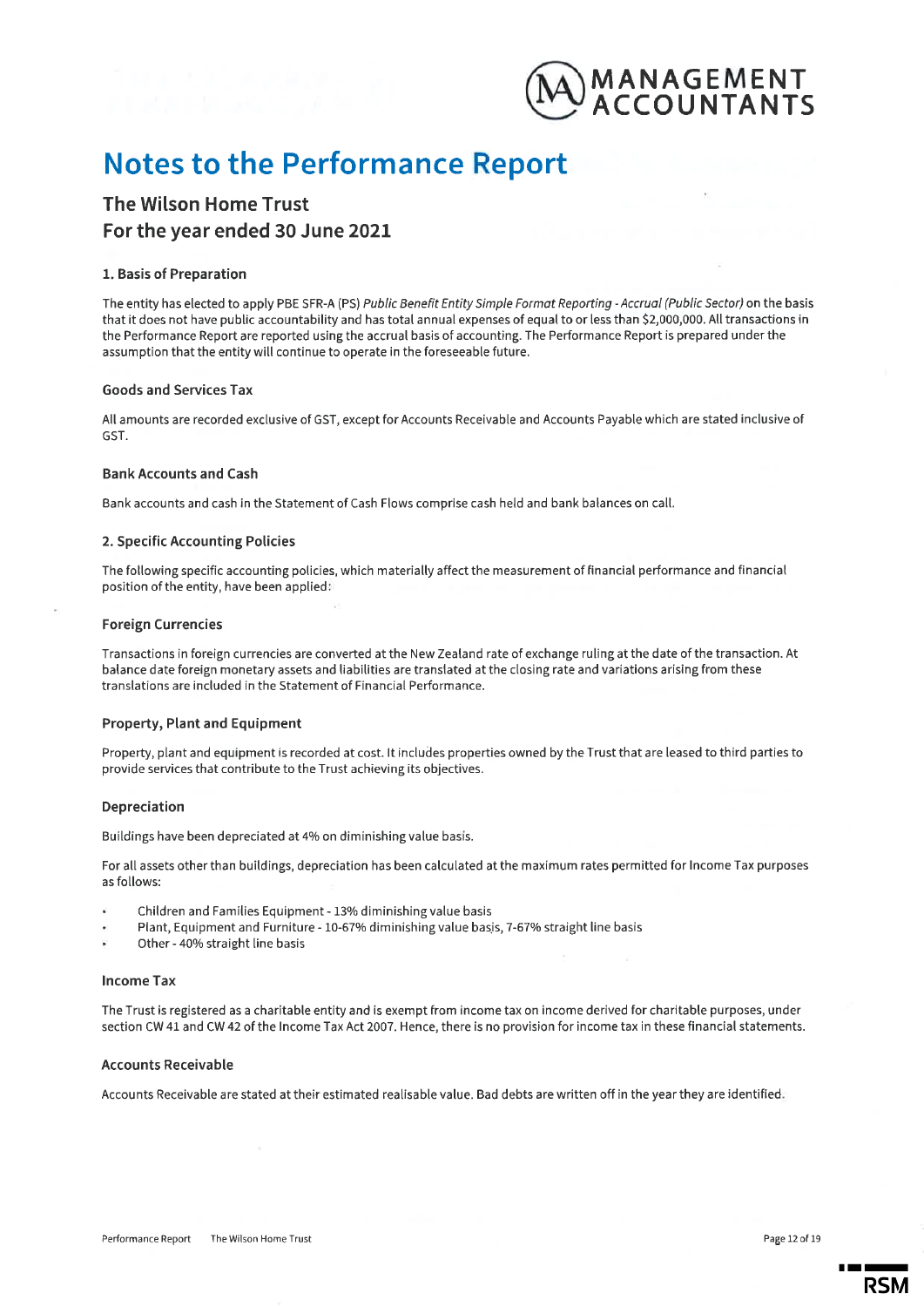

#### Investments

Investments are sums held on deposit at a registered bank, marketable bonds and shares as managed by external fund managers. Deposit accounts are carried at face value together with interest. Investments in bonds are stated at cost plus accrued interest. Investments in shares are stated at cost. Investments are written down to market value where it appears that the carrying amount is less than cost.

#### **Revenue Recognition**

Investment Income, Event Income, Donations and Bequests

These revenue items are recorded on a "cash received" basis.

Investment income includes distributions from unit funds that are recorded when distributions are received. The amount of distributions is not known in advance and is therefore not able to be accrued.

#### **Rental and Interest Received**

These revenue items are recorded on an "accrual" basis.

#### **Expense Recognition**

#### **Family Grants**

Family grants are recognised as an expense when the grant has been approved by the Trust and communicated to the grantee. A family grants payable liability is recorded in the Statement of Financial Position to the extent that the approved grant funds have not yet been spent.

#### **Changes in Accounting Policies**

There have been no changes in accounting policies. Polices have been applied on a consistent basis with those of the previous reporting period.

|                                      | 2021       | 2020       |
|--------------------------------------|------------|------------|
| 3. Accumulated Funds                 |            |            |
| <b>Trust Accumulated Funds</b>       |            |            |
| <b>Opening Balance</b>               | 15,149,722 | 14,692,973 |
| <b>Current Year Earnings</b>         | 485,174    | 456,749    |
| Retained Earnings - adjustments      | (2, 194)   | ۰          |
| <b>Total Trust Accumulated Funds</b> | 15,632,701 | 15,149,722 |
| <b>Total Accumulated Funds</b>       | 15,632,701 | 15,149,722 |

Reserves

The Trust does not have any specific reserves.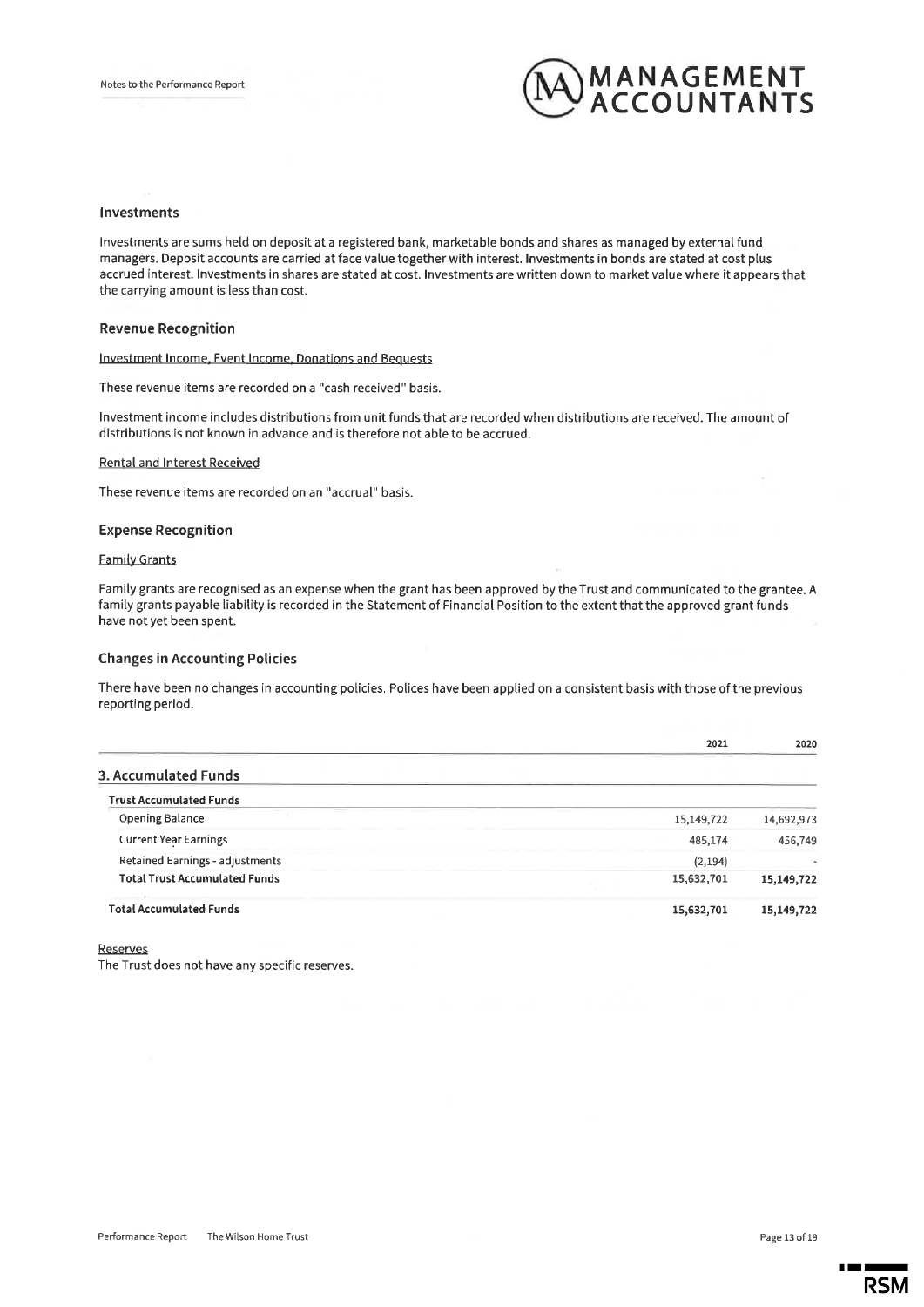

|                                            | 2021          | 2020          |
|--------------------------------------------|---------------|---------------|
| 4. Property, Plant and Equipment           |               |               |
| Land                                       |               |               |
| Cost                                       | 1,165,530     | 1,165,530     |
| <b>Total Land</b>                          | 1,165,530     | 1,165,530     |
| <b>Buildings</b>                           |               |               |
| Cost                                       | 5,474,636     | 5,474,636     |
| Accumulated depreciation                   | (3, 199, 189) | (3, 104, 976) |
| <b>Total Buildings</b>                     | 2,275,447     | 2,369,660     |
| <b>Plant and Equipment</b>                 |               |               |
| Cost                                       | 164,579       | 160,462       |
| Accumulated depreciation                   | (117, 917)    | (104, 067)    |
| <b>Total Plant and Equipment</b>           | 46,661        | 56,395        |
| Furniture, Fittings & Other Assets         |               |               |
| Cost                                       | 33,808        | 31,371        |
| Accumulated depreciation                   | (23, 932)     | (19, 184)     |
| Total Furniture, Fittings & Other Assets   | 9,876         | 12,187        |
| <b>Other Fixed Assets</b>                  |               |               |
| Work in Progress - Buildings               | 347,291       |               |
| <b>Total Other Fixed Assets</b>            | 347,291       |               |
| <b>Total Property, Plant and Equipment</b> | 3,844,806     | 3,603,772     |

#### **Work in Progress - Buildings**

The Wilson Home Trust is currently completing seismic strengthening on the Chapel, Homestead and Villas. It is expected these capital works will be completed in the following financial year. A new asset will be recognised for the building improvements once Code of Compliance Certificate is issued on each project.

#### **Significant Donated Assets**

#### Significant Donated Assets Recorded

The Wilson Home Trust was established in 1937 when Mr. & Mrs. W R Wilson gifted their family home, and 13 acres of magnificent coastal gardens at Takapuna, Auckland, for the express benefit of children with disabilities. Additionally, Lord Nuffield, the founder of Morris Motors, contributed £10,000 to the endowment fund.

In the 2013 financial year there was a property bequeathed by will to The Wilson Home Trust. Following resolution of an inheritance claim on the property, the title passed to the trust in May 2018. The property was sold in October 2019 for \$666,000.

#### Significant Donated Assets - Not Recorded

There are no significant donated assets that are not recorded in the Performance Report.

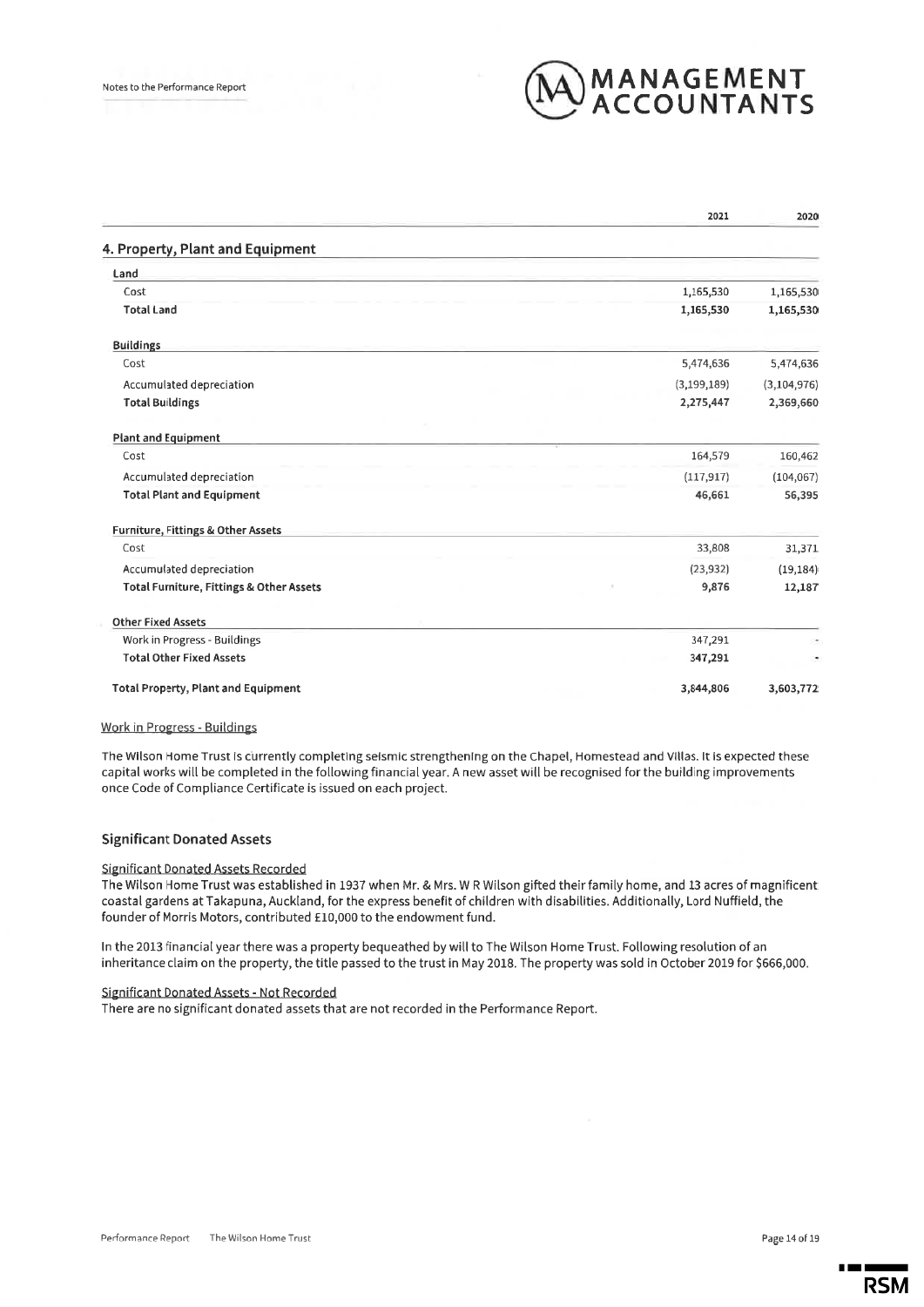

#### 5. Grants Received

The Trust received the following grants during the financial year:

|                         | 2021  | 2020  |
|-------------------------|-------|-------|
| Good In The Hood        |       | 2,223 |
| <b>Auckland Council</b> | 1,500 | 2,000 |
| Rehab Welfare Trust     |       | 1,000 |
| <b>Total</b>            | 1,500 | 5,223 |

#### 6. Commitments and Contingencies

#### **Lease and Capital Commitments**

#### **Capital Commitments**

There are no capital commitments contracted for at balance date (2020: Nil).

#### **Operating Lease Commitments**

| <b>Plant and Equipment / Motor Vehicles</b>      | 2021 | 2020  |
|--------------------------------------------------|------|-------|
| No later than one year                           | 225  | 4,351 |
| Later than one year and no later than five years |      | 225   |
| <b>Total</b>                                     | 225  | 4,576 |

#### **Contingent Liabilities and Assets**

No contingent liabilities or assets are known to exist at balance date (2020: Nil).

#### 7. Investments

| <b>Unit Fund Investments</b>            | <b>2021 At Cost</b> | 2021 At Market Value | 2020 At Cost | 2020 At Market Value |
|-----------------------------------------|---------------------|----------------------|--------------|----------------------|
| Castle Point Funds Management 3,101,847 |                     | 3,367,452            | 2,534,324    | 2,552,688            |
| Mint Asset Management                   | 4,190,597           | 4,514,698            | 3,638,940    | 3,666,113            |
| <b>SALT Funds Management</b>            | 927,873             | 1,246,781            | 1,810,649    | 1,810,649            |
| <b>Continuity Capital Partners</b>      | 876,349             | 1,005,972            | 716,349      | 716,349              |
| Milford Asset Management                | 2,504,473           | 3,042,926            | 2,420,574    | 2,420,574            |
| <b>Total Investments</b>                | 11,601,141          | 13,177,829           | 11,120,836   | 11,166,373           |

The Trust uses EriksensGlobal as an overall investment adviser. (2020: During the financial year, the investment managed by BNZ of \$2,415,661 was withdrawn which resulted in a realised gain of \$322,338 in the Statement of Financial Performance.

These funds were reinvested in various unit funds as detailed above. The Trust uses EriksensGlobal as an overall investment adviser. At balance date, an adjustment of \$211,544 was made to write down the value of these investments in order to state the investments at current market price.)

**RSM**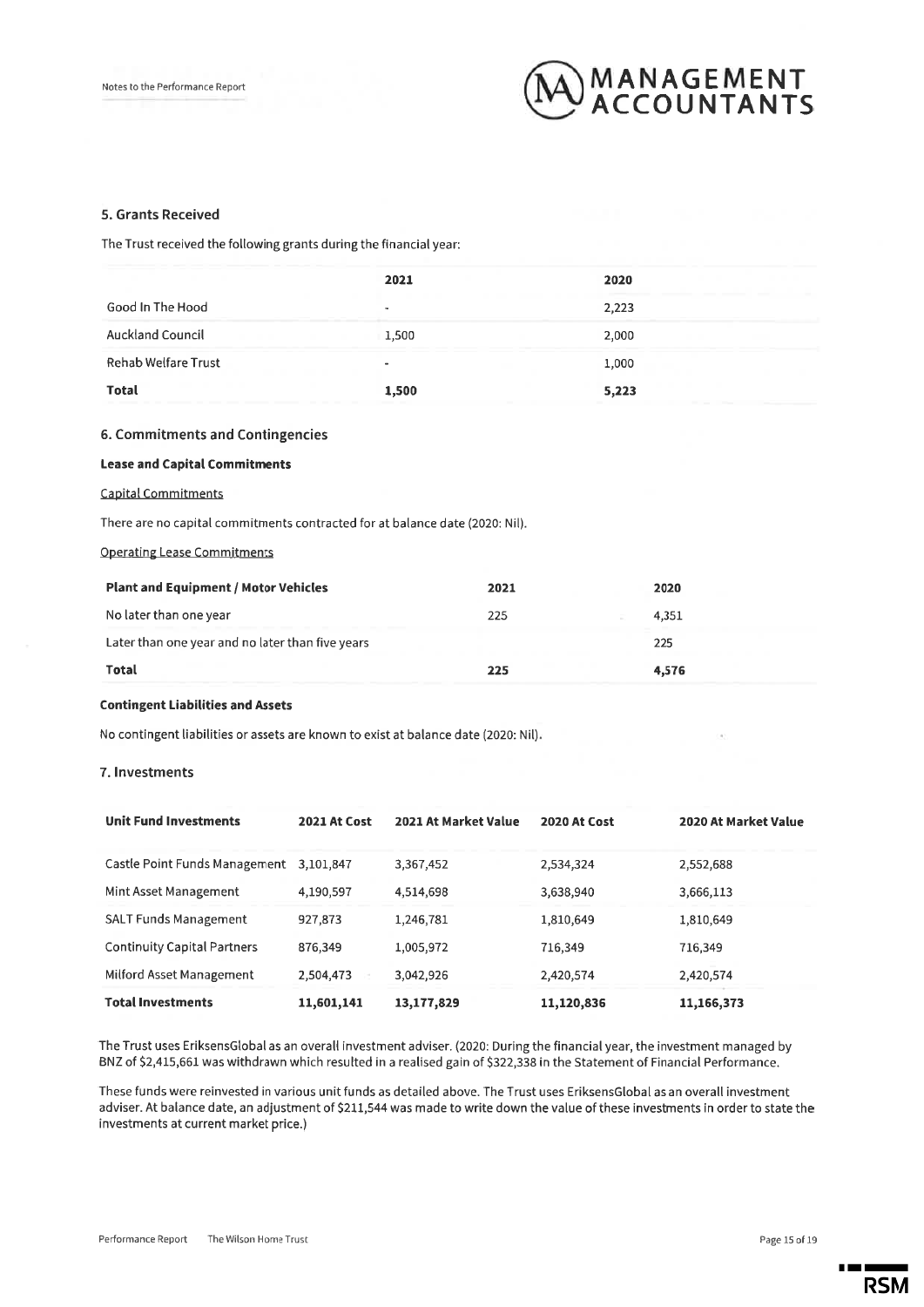

#### 8. Related Party Transactions & Balances

Waitemata District Health Board (WDHB) is the Trustee of the Trust's land, buildings and other assets. Management of the Trust is delegated to a Committee of Management which, in conformity with the Trust Deed, comprises three nominees of the Trustee and two nominees for CCS Disability Action. The committee members were paid committee member fees during the year which amounted to \$66,000 (2020: \$66,000).

WDHB (who is also the Trustee) has a contract with the Ministry of Health to provide care for children with disabilities operating as The Wilson Centre. It carries out this work at The Wilson Home Trust properties and in the community. The WDHB paid rent to The Wilson Home Trust for the space used at The Wilson Home Trust site amounting to \$755,891 (2020: \$741,080). The WDHB also paid \$97.708 in contribution to their share of property maintenance. As at 30 June 2021, The Wilson Home Trust owes \$8,627 to WDHB for wash-up of the property maintenance share (2020: \$19,023 payable). There are no other WDHB payables or receivables (2020: Nil).

Although not a related party, another tenant of The Wilson Home Trust site is the Ministry of Education which operates the Wilson School for children with disabilities. Rent paid to The Wilson Home Trust for the lease of land amounted to \$125,465 (2020: \$123,748). As at 30 June 2021 nothing was owed by the Ministry of Education (2020: Nil).

Robert Whitehead, a Committee of Management member, was engaged by the Wilson Home Trust to provide project management services related to the redevelopment of the Villas. During the financial year to June 2021 he received payments totalling \$14,625 (2020: \$3,263).

There have been no other material related party transactions during the financial year.

#### 9. Events Subsequent to Balance Date

On 17 August 2021, the New Zealand Government commenced Covid-19 lockdown restrictions for New Zealand, and in particular for Auckland, which are still in place at this time. While these, and any further extended lockdowns, do negatively affect operations and some revenue streams, after consideration of the future funding secured and the organisation's financial position at the date of authorising these financial statements the trustees are satisfied that the organisation will be able to meet its financial obligations for the foreseeable future.

In April 2021, the government announced major health sector reforms which include the replacement of all district health boards, including Waitemata District Health Board (the Trustee), with a single national organisation, Health New Zealand. This is to take effect from 1 July 2022. Details of the transfer of trusteeship of The Wilson Home are not yet confirmed but the trustees have no current reason to believe the Trust's operation will be materially affected.

Hence the preparation of the financial statements using the going concern assumption remains appropriate.

RSM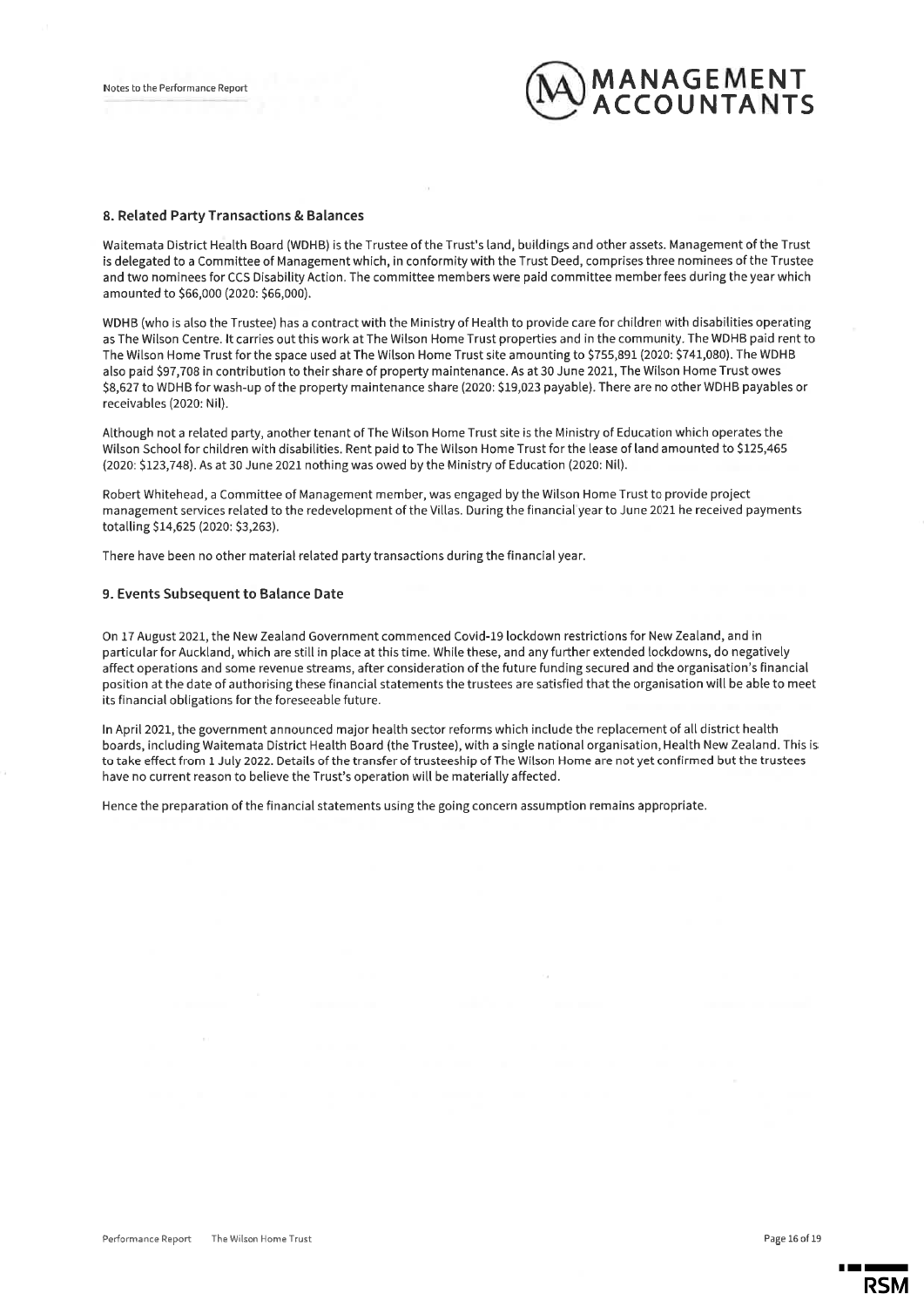

## Independent Auditor's Report

## To the readers of The Wilson Home Trust's Performance Report For the year ended 30 June 2021

The Auditor-General is the auditor of The Wilson Home Trust (the Trust). The Auditor-General has appointed me, Wayne Tukiri, using the staff and resources of RSM Hayes Audit, to carry out the audit of the financial statements of the Trust on his behalf.

### **Opinion**

We have audited pages 8 to 16 of the performance report that comprise the statement of financial position as at 30 June 2021, the statement of financial performance, and statement of cash flows for the year ended on that date, and notes to the financial statements that include accounting policies and other explanatory information. In this report we refer to this information as the financial statements.

In our opinion the financial statements of the Trust:

- present fairly, in all material respects:
- its financial position as at 30 June 2021; and
- its financial performance and cash flows for the year then ended; and
- **comply with generally accepted accounting practice in New Zealand in accordance with Public** Benefit Entity Simple Format Reporting – Accrual (Public Sector).

Our audit of the financial statements was completed on 25 November 2021. This is the date at which our opinion is expressed.

The basis for our opinion is explained below. In addition, we outline the responsibilities of the committee and our responsibilities relating to the financial statements, we comment on other information, and we explain our independence.

#### **Basis for our opinion**

We carried out our audit in accordance with the Auditor-General's Auditing Standards, which incorporate the Professional and Ethical Standards and the International Standards on Auditing (New Zealand) issued by the New Zealand Auditing and Assurance Standards Board. Our responsibilities under those standards are further described in the Responsibilities of the auditor section of our report.

We have fulfilled our responsibilities in accordance with the Auditor-General's Auditing Standards.

We believe that the audit evidence we have obtained is sufficient and appropriate to provide a basis for our opinion.

THE POWER OF BEING UNDERSTOOD AUDIT(TAX)CONSULTING

RSM Hoyes Audit is a member of the RSM network and trades as RSM. RSM is the trading name used by the members of the RSM network. Each member of the RSM network is an independent accounting and consulting firm which practices in its own right. The RSM network is not itself a separate legal entity in any jurisdiction

#### **RSM Hayes Audit**

PO Box 9588 Newmarket, Auckland 1149 Level 1.1 Broadway Newmarket, Auckland 1023

> $T + 64(9)3671656$ www.rsmnz.co.nz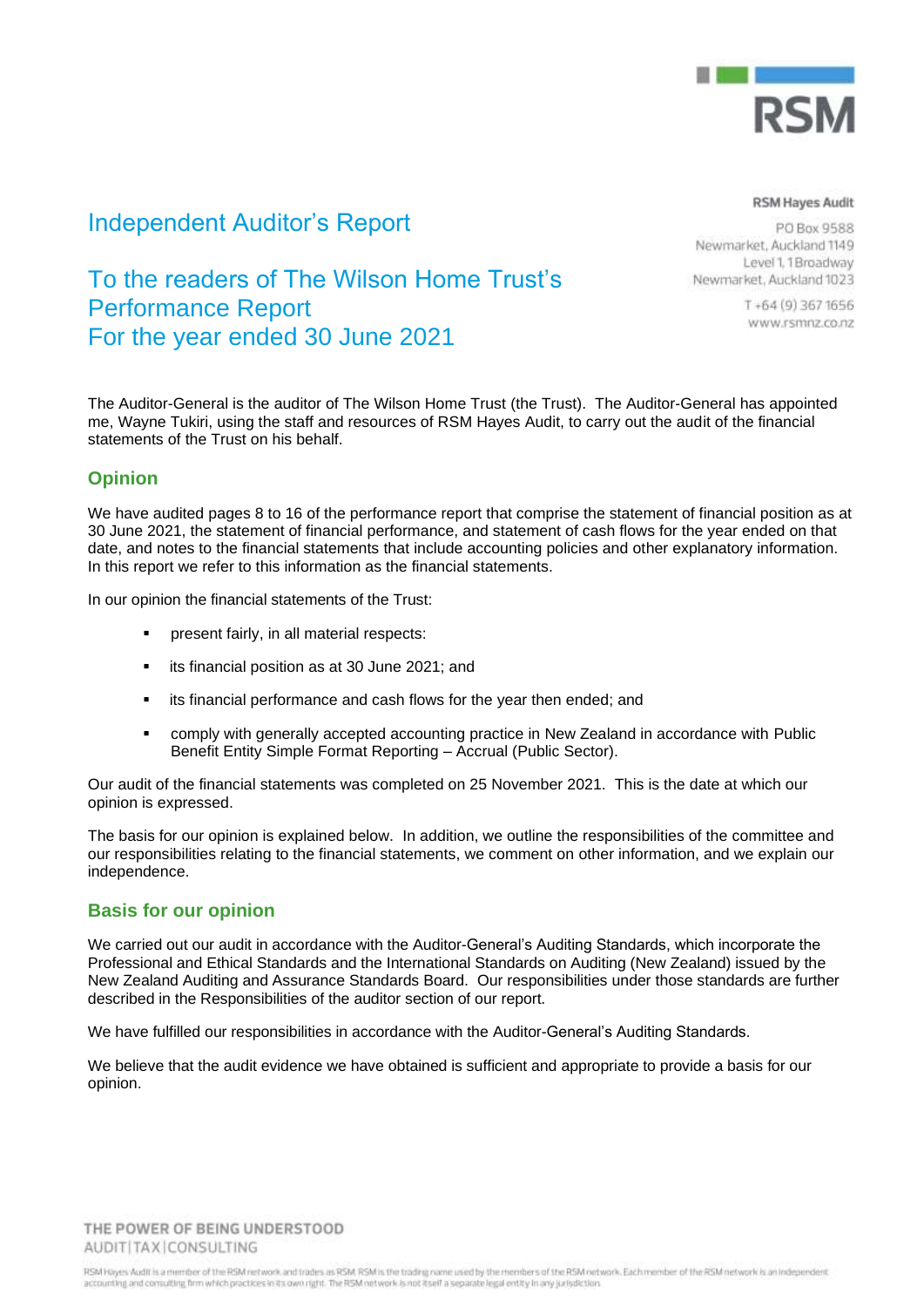

### **Responsibilities of the committee members for the financial statements**

The committee members are responsible on behalf of the Trust for preparing financial statements that are fairly presented and comply with generally accepted accounting practice in New Zealand.

The committee members are responsible for such internal control as they determine is necessary to enable them to prepare financial statements that are free from material misstatement, whether due to fraud or error.

In preparing the financial statements, the committee members are responsible, on behalf of the Trust, for assessing the Trust's ability to continue as a going concern. The committee members are also responsible for disclosing, as applicable, matters related to going concern and using the going concern basis of accounting, unless there is an intention to liquidate the Trust or there is no realistic alternative but to do so.

### **Responsibilities of the auditor for the audit of the financial statements**

Our objectives are to obtain reasonable assurance about whether the financial statements as a whole are free from material misstatement, whether due to fraud or error, and to issue an auditor's report that includes our opinion.

Reasonable assurance is a high level of assurance but is not a guarantee that an audit conducted in accordance with the Auditor General's Auditing Standards will always detect a material misstatement when it exists. Misstatements are differences or omissions of amounts or disclosures and can arise from fraud or error. Misstatements are considered material if, individually or in the aggregate, they could reasonably be expected to influence the decisions of readers taken on the basis of the financial statements.

We did not evaluate the security and controls over the electronic publication of the financial statements.

As part of an audit in accordance with the Auditor-General's Auditing Standards, we exercise professional judgement and maintain professional scepticism throughout the audit. We also:

- Identify and assess the risks of material misstatement of the financial statements, whether due to fraud or error, design and perform audit procedures responsive to those risks, and obtain audit evidence that is sufficient and appropriate to provide a basis for our opinion. The risk of not detecting a material misstatement resulting from fraud is higher than for one resulting from error, as fraud may involve collusion, forgery, intentional omissions, misrepresentations, or the override of internal control.
- Obtain an understanding of internal control relevant to the audit in order to design audit procedures that are appropriate in the circumstances, but not for the purpose of expressing an opinion on the effectiveness of the Trust's internal control.
- Evaluate the appropriateness of accounting policies used and the reasonableness of accounting estimates and related disclosures made by management.
- Conclude on the appropriateness of the use of the going concern basis of accounting by the committee and, based on the audit evidence obtained, whether a material uncertainty exists related to events or conditions that may cast significant doubt on the Trust's ability to continue as a going concern. If we conclude that a material uncertainty exists, we are required to draw attention in our auditor's report to the related disclosures in the financial statements or, if such disclosures are inadequate, to modify our opinion. Our conclusions are based on the audit evidence obtained up to the date of our auditor's report. However, future events or conditions may cause the Trust to cease to continue as a going concern.
- Evaluate the overall presentation, structure and content of the financial statements, including the disclosures, and whether the financial statements represent the underlying transactions and events in a manner that achieves fair presentation.